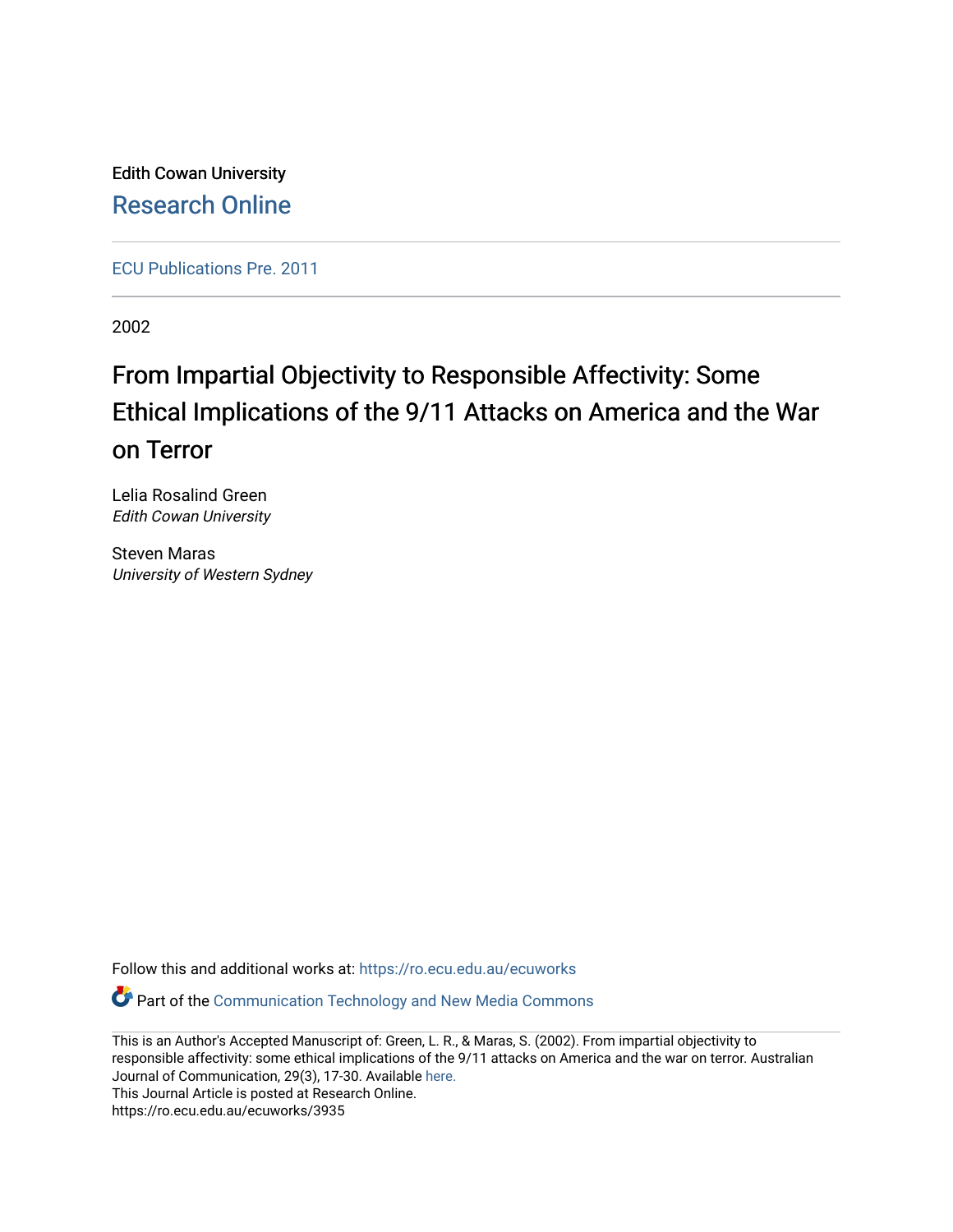**Copyright** of Full **Text rests with the original copyright owner and, except as permitted under the Copyright Act 1968, copying this copyright material is** prohibited without the permission of the owner or **its exclusive licensee or agent or by way ofa licence from Copyright Agency Limited. For infonnation about such licences contact Copyright Agency** Limited on (02) 93947600 (ph) or (02) 93947601 (fax)

 $\hat{\mathcal{A}}$ 



# **From impartial objectivity to responsible affectivity**

**Some ethical implications of the 9/11 attacks on America and the war on terror**

## **Lelia Green and Steven Maras**

### **ABSTRACT**

In this paper we trace some of the ways a responsibility to affect might be thought of in the wake of the events of 9/11, and examine what it might mean to shift the orientation of journalistic ethics away from an ethics based on objectivity to an ethics of affectivity.

Lelia Green, School of **Communications** and Multimedia, Edith Cowan *University, Perth,* **Australia; Steven Moras, School of Humanities, University of Western** Sydney, Australia.

**THE SEARCH FOR PERSPECTIVE AT GROUND ZERO** When BBC correspondent Stephen Evans<br>described as 'pornographic' the repeat-<br>Morld Trade Center (MTC) buin towers of the described as 'pornographic' the repeated use of images of the collapse of the World Trade Center (WTC) twin towers, other members of the November 2001 Newsworld Conference of TV Executives took notice'. Evans's views carried particular authority, however: he had been in the WTC on September 11. 'As a viewer, and as someone on the ground in New York, I found the hourly repetition of images pornographic', he said, referring to the continuing use of the footage to trail news updates and as a background to interviews (Wells, 2001). In this matter, Evans was acting not only as 'a journalist', but also as a survivor (see Scraton, 1999). In such a situation, an emotional response may become con· fused with emotional responsibilities.

In his Vauxhall Lecture to the Centre for Journalism Studies at Cardiff University, Scraton spoke about 'reporting disaster'. His material was drawn from case studies in the UK-Lockerbie, Dunblane, and Hillsborough. 'The first phase response... is both unpredictable and volatile. In reality the first rescuers, often putting themselves in considerable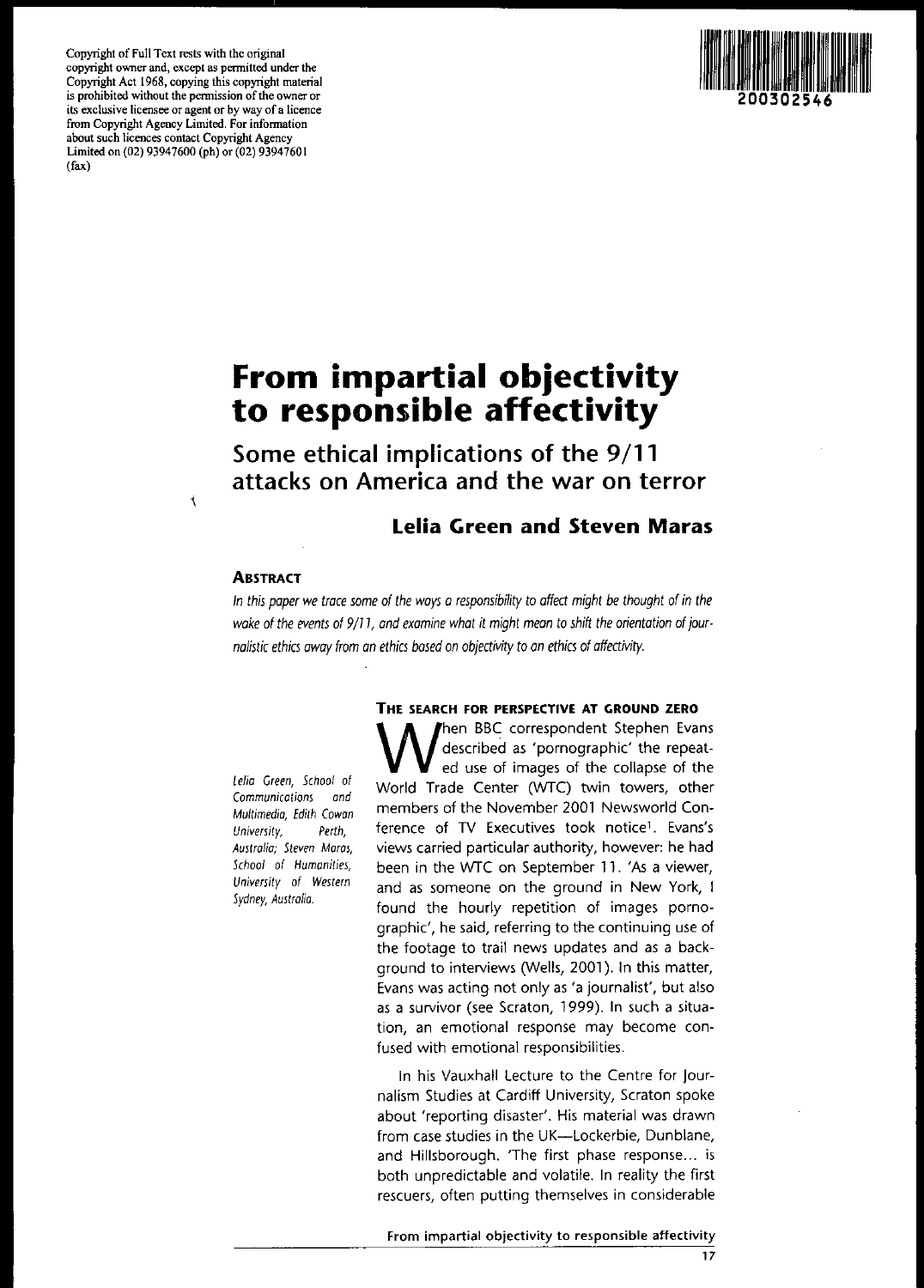danger, are themselves survivors or witnesses. Occasionally journalists are caught up in the disaster, or are soon to the scene' (Scraton, 1999). The death tolls from the terrorist bombing of a PanAm flight over Lockerbie, Scotland; the murderous gun attack on a class of primaryschool children and their teacher in Dunblane; and the deaths by crushing of scores of people in an FA Cup semi-final at the Hillsborough Stadium together would not have exceeded 400 souls: one-eighth of the 3,216 (Smith, 2002, p. 194) who died in the 9/11 atrocities. Yet Scraton's study of disaster reporting was extensive enough for him to make a recommendation: 'Some form of detachment is important if the story told is not to be overburdened with the emotion of the moment, stripped of context and, therefore, meaning'.

Detachment in western coverage of 9/11 has been little in evidence. According to Wells (2001), broadcasting executives 'admitted that the scale of the story on September 11 meant they sometimes had to struggle to find the correct tone'. It's arguable as to whether that has yet to be achieved with the attacks on America, the war on terror, or the fulminations against the axis of evil.

In the wake of 9/11, much has been made of the symbolic aspect of the attack on the twin towers-the twin towers as a symbol of American capitalism. Indeed, the symbolics of the twin towers has dominated accounts of 9/11, such that the events at the Pentagon and in Pennsylvania have received relatively less discussion (Smith, 2002, p. 197). One reason for this privileging is that the twin towers tragedy evolved in a way that amplified the particular characteristics of broadcast-media coverage. It was a narrative that started out as a potential horrific accident (Willcox, 2001, p. 10) and revealed itself with the second plane's impact to be instead an act of murderous deliberation. Having attracted worldwide horror and attention at that point, the tragic events crescendoed with the shockingly unexpected annihilation of all those people still in the buildings at the time of the towers' collapse, and the deaths of bystanders and rescuers too close to the scene to reach cover as the debris descended.

The gratuitous repetition of these images continued as the world waited in vain for a 'miracle rescue' angle that never eventuated. Feeding the hunger of an audience seeking some resolution to the tension, the images that did exist may have been used in place of the rescues that never happened. Even journalists that tried to move on to coverage of other events found that their audiences did not want to leave 'ground zero': 'the readers and the newsagents reported back very quickly that

#### **Australian Journal of Communication· Vol 29 (3) 2002**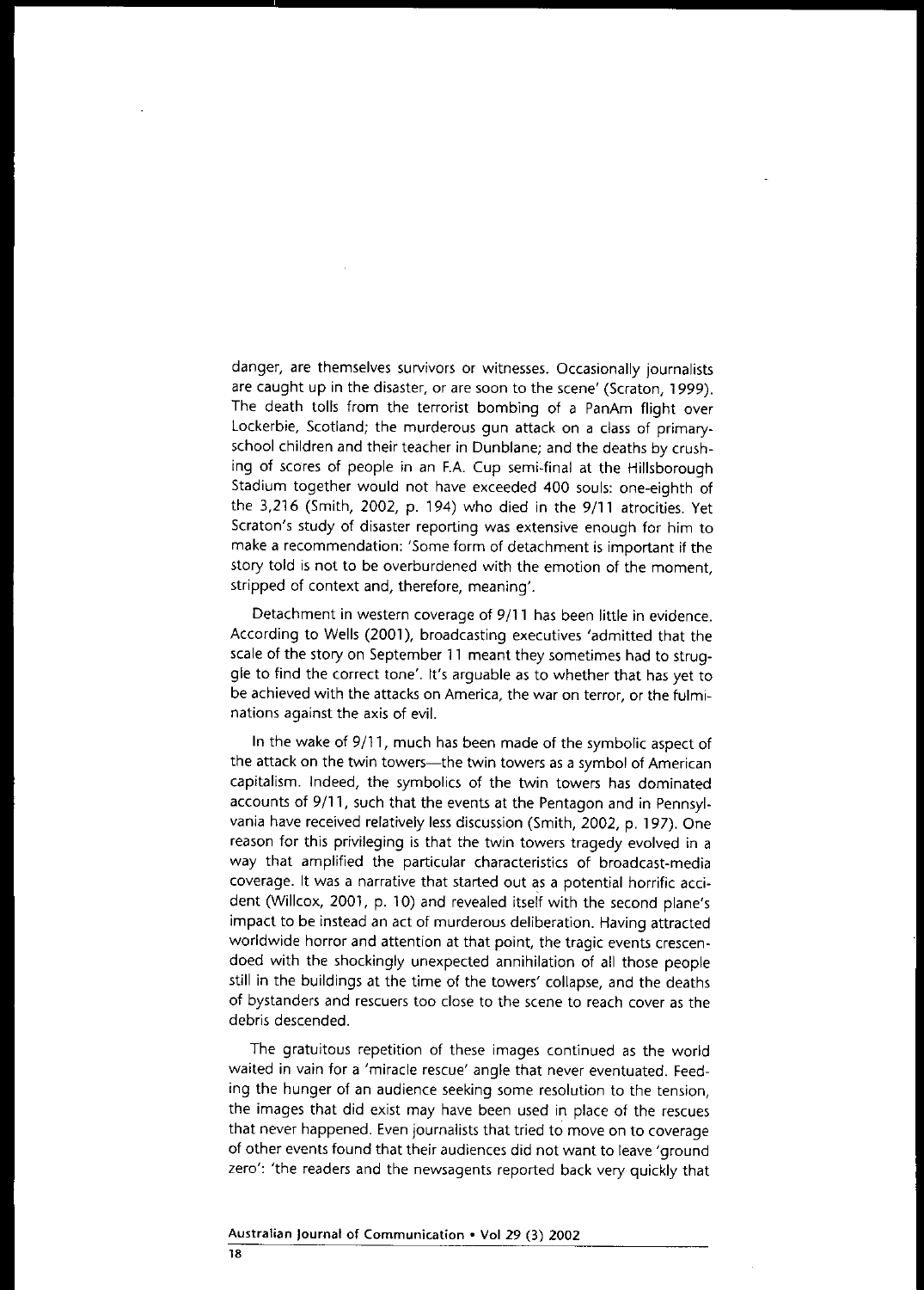the readers still wanted to keep reading about it on their front pages' (Greg Swain, Australian Provincial Newspapers group editorial coordinator, cited in Willcox, 2001, p. 12).

This demand for information and news detail was strong. Bogie (cited in Willcox, 2001, p. 12) notes that 'News Limited's site news.com.au recorded traffic after the terror attack 239% higher than the daily average for August', while 'CNN.com, which typically recorded 11 million daily page views, clocked 9 million an hour' (Koentges cited in Willcox, 2001, p. 12). Newspapers also reported dramatic increases in circulation-Willcox gives 45% as the increase for News Limited's papers (2001, p. 13)-but it was the television images that dominated everyday conversation. This is not to suggest that the journalists were unquestioning of this public desire for saturation coverage of 9/11. Wells (2001) quotes Max Uechtritz, director of Australian Broadcasting Corporation (ABC) news and current affairs, as pointing out that many fewer people (in fact, less than half) 'died in New York than perished in Srebrenica, when "people were taken out and shot" in an even more horrific manner than the instant deaths on September 11'. Michael Carey, Special Broadcasting Service (SBS) executive, commented in similar vein: 'We heard the use of terms such as "unprecedented". It was only unprecedented because television cameras were there. Are we overreacting?' (cited in Wells, 2001).

In these quotations, we see a full range of journalistic responses to the reporting of disasters and tragic events. These include the appeal to detachment so that the story is not 'stripped of context' and 'overburdened with the emotion of the moment'; the appeal to tasteful and not pornographic coverage; the search for perspective by comparing the event to other tragedies; acknowledgement that journalists are also human and caught up in the events they report; and, finally, the recognition of commercial imperatives. We want to suggest, however, that there is more to the search for perspective at ground zero than these things. The intensity of feeling surrounding the events of 9/11 and the subsequent battle over affect, constructed between the twin poles of war and terror, brings affectivity directly into the realm of responsibility for journalists, beyond issues of over-emotional involvement or the trauma of events. These events bring issues to do with affectivity directly into the ethical frameworks of journalists in a unique manner, exposing the limitations of professional principles of objectivity and involvement. In this paper, we want to trace some of the ways a responsibility to affect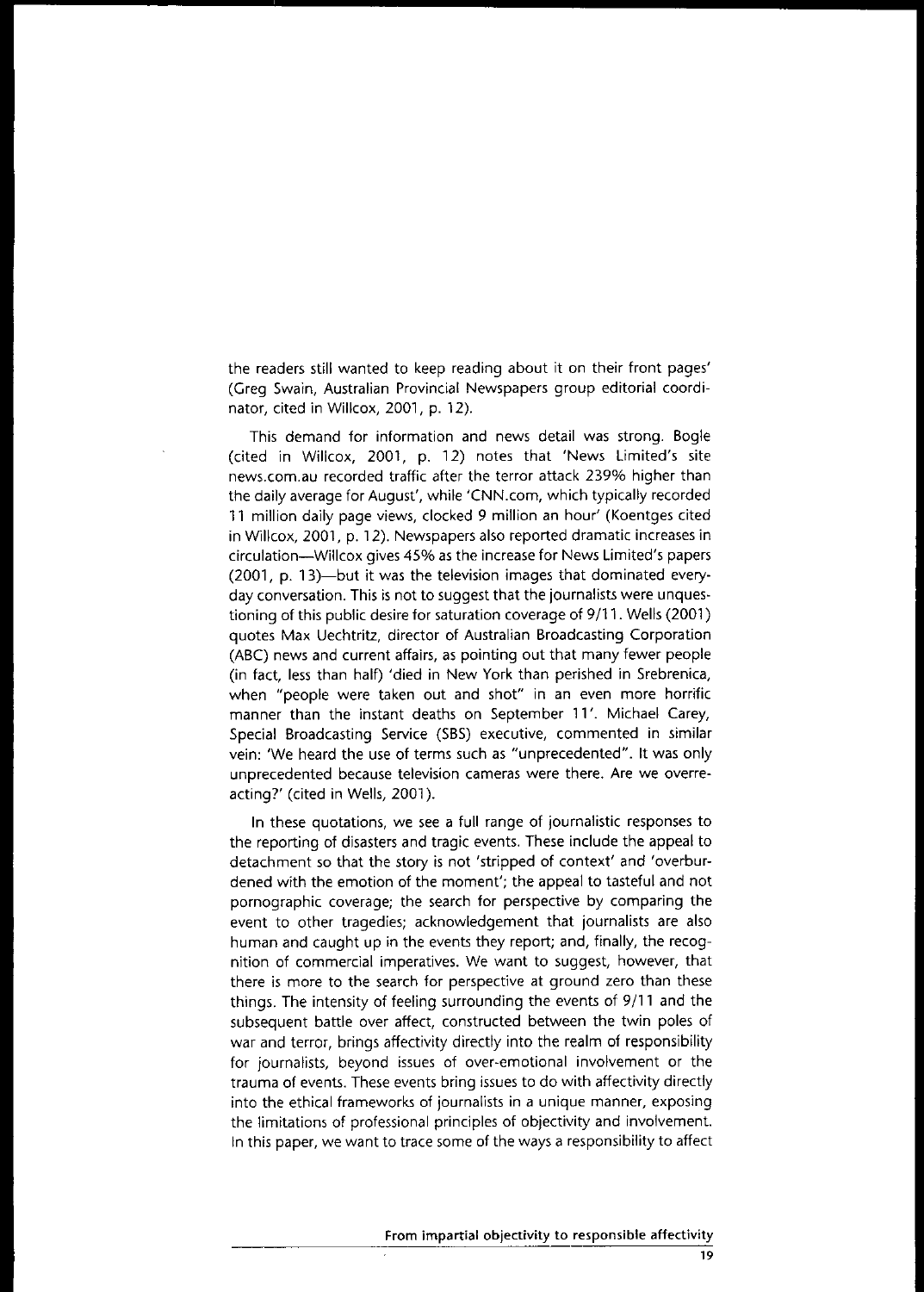might be thought in the wake of the events of 9/11, and examine what it might mean to shift the orientation of journalistic ethics away from an ethics based on objectivity to an ethics of affectivity.

### **THE EMOTIONAL COMMUNICATION OF INFORMATION AND THE COMMUNI-CATION OF EMOTIONAL INFORMATION**

It is a feature of the events of 9/11 that the medium that monopolised viewers' attention in the hours (and days) that followed the attacks is the mass-communication medium most identified with the emotional communication of information and the communication of emotional information. Both of these emotional aspects of television come to the fore with the communication of affect: feeling or emotion. Events such as 9/11 prompt us as scholars of media and communications to go beyond the consideration of messages, and foreground the affective dimension of communication.

Communication theory has long been interested in the structuring and controlling of information: the process of separating contexts from messages, both linking and distancing senders and receivers. But there is an affective dimension to these processes that is not always sufficiently foregrounded. For instance, Baudrillard (1985) comments upon television's capacity to create an overburdening cacophony of emotional arousal coupled with incessant claims upon the viewer's attention. He alleges that television sucks energy and activity from the room (p. 129). The continuing flow of television sweeps the viewer with it, and becomes all the more compelling when a real-life drama is being acted/recorded/replayed on the screen. News coverage routinely offers such drama to the audience-arguably even more dramatic that the scripted set pieces designed to engage viewers emotionally. The segmentation and compartmentalisation of news messages as 'reporting the news' helps compromise an understanding of affect as one of the products of journalism: it camouflages the ambition of colonising attention and affect.

The importance of the emotional clout, of the 'emotion bite', has always been recognised in advertising where the 'emotional selling proposition' (ESP) has far more televisual impact than the more rationally grounded 'unique selling proposition' (USP) or product advantage. Where emotion is optional, everyday communication practice adds it to the information mix2. Where emotion is implicit in every frame, in a medium famed for its emotive effects, the interplay of experience and anticipation help amplify the emotional content. However, from the

#### Australian Journal of Communication· Vol 29 (3) 2002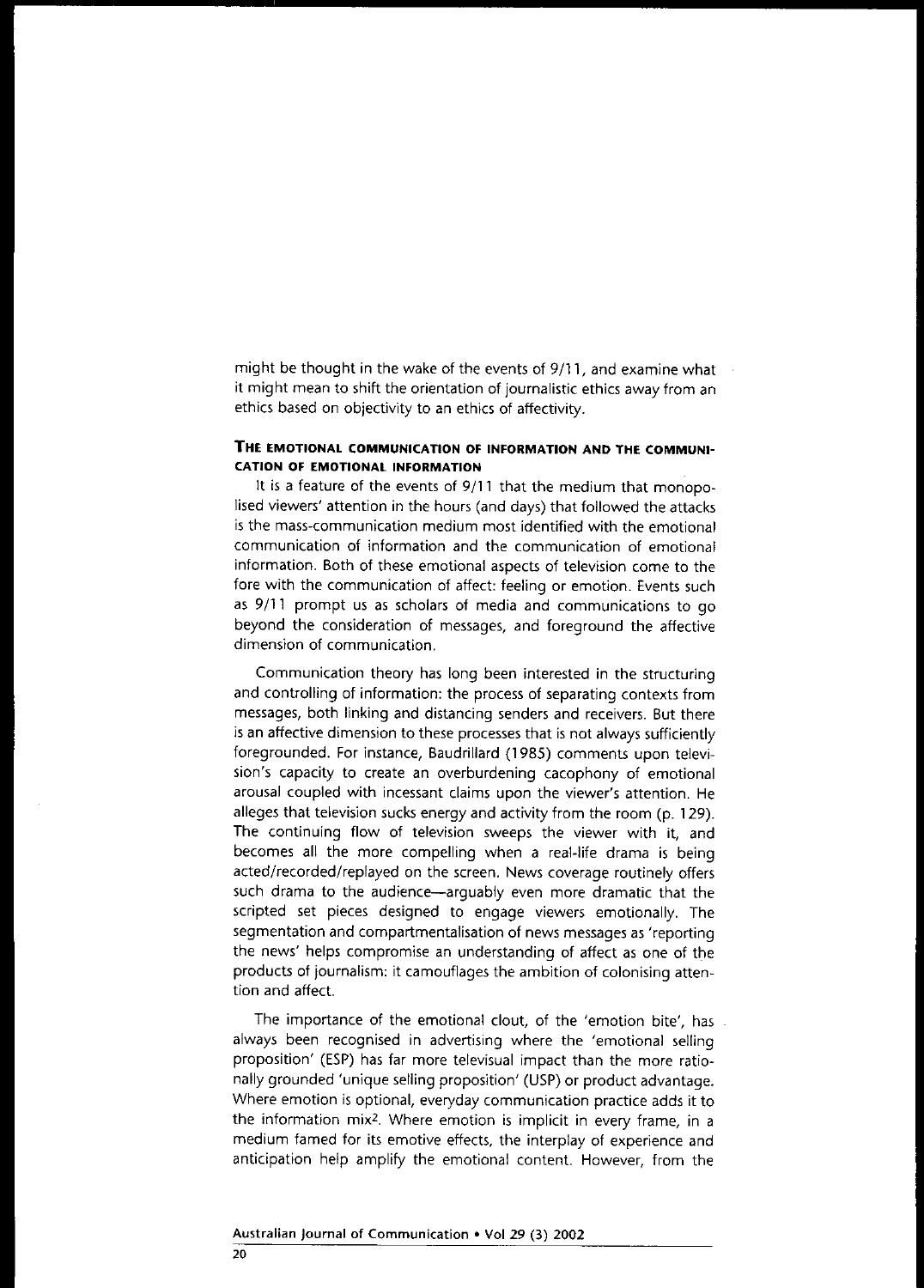Vietnam War onwards, Goyernments have recognised the wisdom of controlling the affective weight of much sensitive foreign-policy reporting.

As a young journalist at the time of the Falklands War, Lelia Green was a research assistant with the British Broadcasting Corporation (BBC). She was working in news and current affairs programming when guidelines were issued instructing journalists to avoid directly communicating the grief of bereaved families mourning the loss of their sons, fathers, and brothers.. Extensive debate also followed the denouncement of the BBC in the UK Houses of Parliament when the BBC transmitted Argentinean news footage of the war because embargoes placed on British material meant it was no longer timely when it arrived cleared for broadcast. This 'very long-shot' approach to the families whose soldier sons died in combat stood in stark contrast to the BBC's then treatment of victims of terrorism, such as Irish Republican Army bombings, where the unspoken journalistic and political policy was to bring home the atrocity of the event, and the nature of the loss suffered, in as graphic a manner as was acceptable to the audience. This frequently involved close-up coverage of the grief of families affected by the war in Ulster.

Simpson and Suiter have raised issues that also go back to how journalism or journalists deal with affect. Simpson (2001) has looked at the ethical aspects of reporting on the Port Arthur massacre in Tasmania, Australia. Her focus is mainly on the exploitation of victims in grief, and the way the journalistic code of ethics provides little comfort for journalists in this area. Her concerns clearly have to do with managing affective attachments, and respect for the affect of the wounded lives of those in grief, in the context of an ethical code that is restricted in the way it deals with affect. Suiter (2001) looks at the way journalists handle trauma when confronted with death and destruction at a level equivalent to that encountered by emergency workers. Her report mainly looks at issues of affectivity in the context of a professional 'care of the self', and how educators and managers can increase awareness of these **issues.**

The gratuitous emotional grab is well known in Australian current affairs, despite statements in the Australian Journalists' Association Code of Ethics concerning the need to respect private grief and personal privacy (Media, Entertainment & Arts Alliance [MEAA], n.d.). Debate also surrounds showing the impact of violence, or the results of war. As journalist Martin Bell (1999) notes, 'during 93/94 [civil war in the former Yugoslavia] we were allowed to show almost nothing of the effects of the war and even grief was cut out at one time, the mourning of the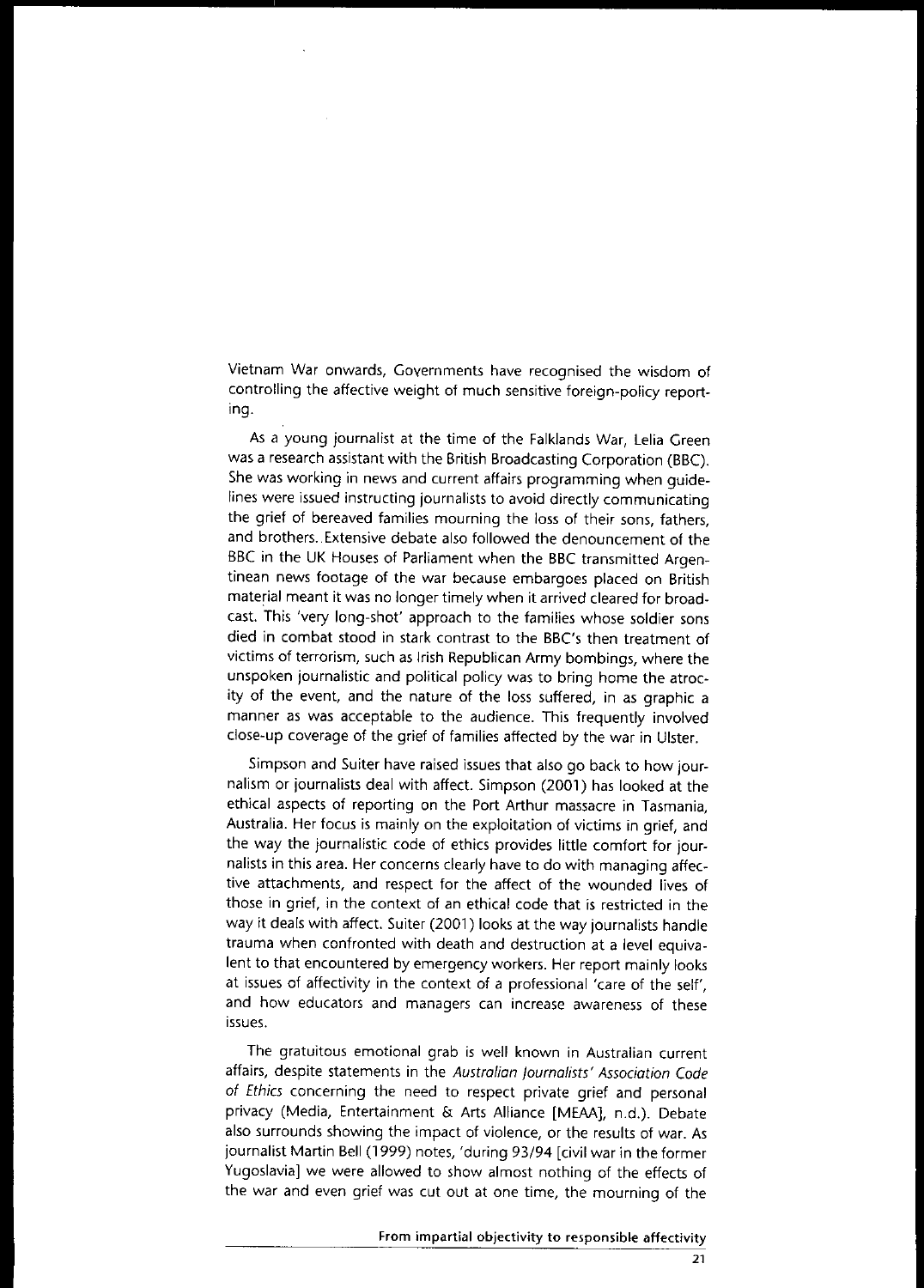relatives of the victims'. Often these arguments about what is in the public interest, what is in the report, and what is cut out take place in the context of how war should be presented as a messy affair. Nonethe· less, a review of journalistic responsibility for affect can go beyond a small-picture representation of the facts to include a big-picture honouring of the context in both personal and policy terms.

Two decades after the Falklands, and ten years on from Croatia, the world is a more media·rich, message.dense, emotion.heavy place, and news and current affairs compete with advertisements for audience attention and affect. To date we have been poorly placed to examine the ways in which the atomisation of audiences in the mass media-the targeting and stratifying of viewers, listeners, and readers-creates a context in which consumers of news material are primed to respond to emotional issues. Such audience members/readers turn to media cover· age for guidance on ways of feeling, seeking out collective, accessible positions from which to read and respond to significant issues. Having had their bodily existence altered by the media and modernity, we suggest that the population seeks 'ways of feeling' in the media.

If it is the case that a central aspect of our engagement with the developing big media story is a search for ways of feeling, then another question becomes important: to what extent should journalists be responsible for the affective aspects of news communication? What does journalistic responsibility mean when the paradigm shifts away from impartial objectivity to responsible affectivity? What would happen if we regarded the 'public right to feel' as equivalent to 'the public right to know'? We have progressed towards an understanding of the public interest in terms of rights to information: do we have any conception of the public's right to be 'emotionally captured' by a particularly affecting story? Or would the public instead have a right to an unemotional repre· sentation of the same material (the USP approach)?

Truth, accuracy, honesty, independence, and fairness of reporting are all values underpinning the conventional ethical frameworks of journal· ists. However, this framework delimits affective aspects of communica· tion in particular ways, and is a hostage to the dynamics of the news· room. Where stories are short in length and fight for attention with the advertisements, and with each other, journalists who tell a story well gain notice and appreciation. The 'good' telling of a story here is more than accuracy; it is memorability: it is the delivery of emotional impact.

The affective dimension of communication is inadequately handled through notions of 'distorting emphasis' versus objective reporting, or unnecessary decoration or garnish to the story. Current provisions in the

**Australian Journal of Communication. Vol 29 (3) 2002**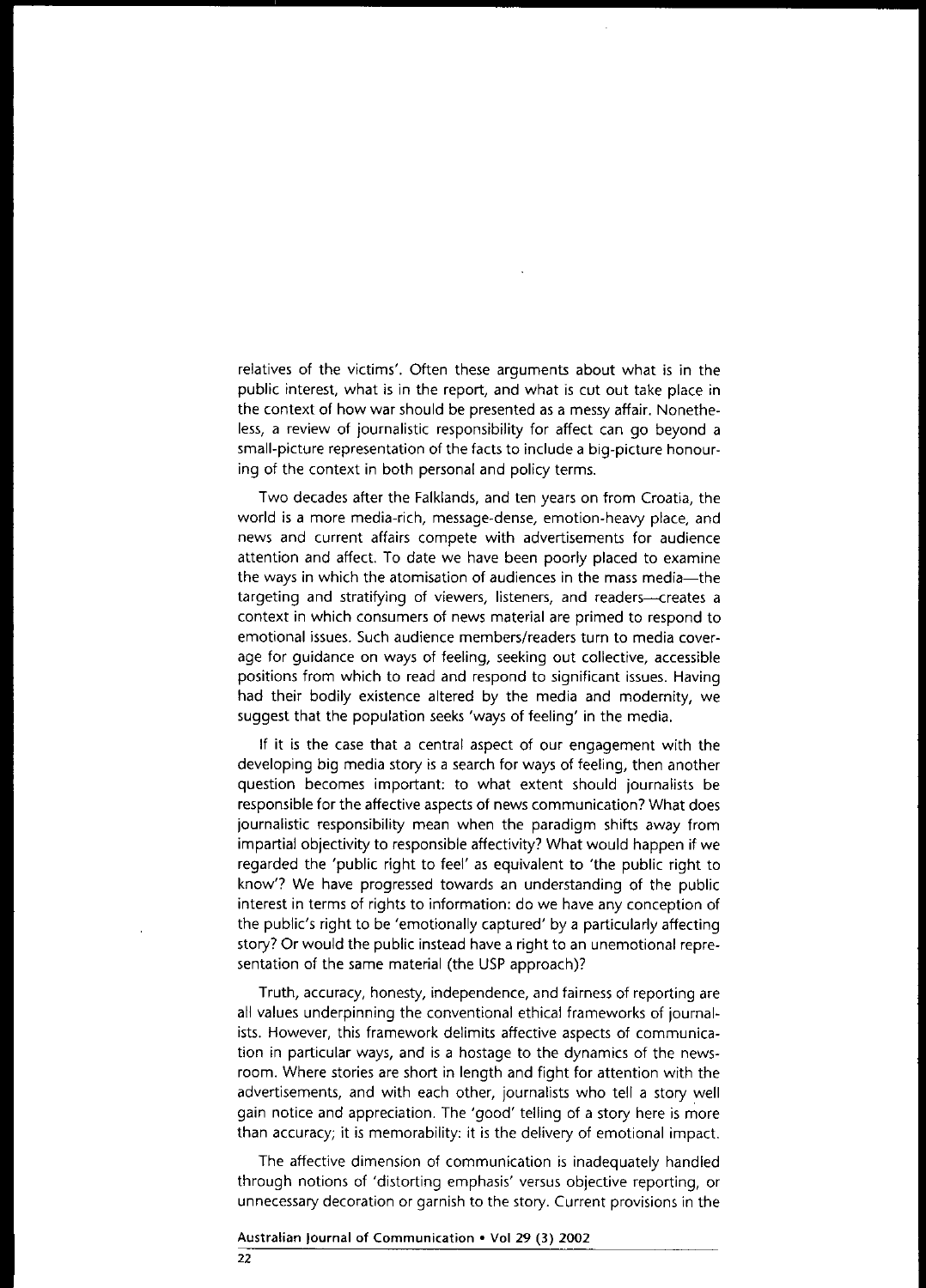Australian Journalists' Associotion Code of Ethics to do with intrusive journalism, namely 'resisting the compulsion to intrude', are admirable in their attempt to respect individual grief and personal privacy. But they also foster a 'hands-off' approach to affect that can leave journalists caught out in relation to thinking through the affective aspects of their own practice (see MEAA, n.d.; Simpson, 2001). An ethical response to affectivity would require journalists to consciously weigh the emotional lode of a story, downplaying or highlighting the affective dimension according to accepted and accountable guidelines. At the moment, the affect in news reporting-especially the reporting of war and terror-is largely unspoken, with journalists as the more or less willing participants of a culture that constructs civilian casualties in Afghanistan as collateral damage, while providing a (heartbreaking) biography for every person lost on the 9/11 planes and in the collapse of the twin towers.

It could be argued that affectivity represents a key challenge for the fourth estate, not only in relation to the representation of public opinion (Schultz, 1997, p. 26), but also in terms of the sentiment that has built up regarding the media itself. While journalists continue to discuss the changing role of the press and its fourth-estate role, there is a sense that the fourth-estate framework restricts investigation of the way communities relate to the press as affective enterprises, dealing in ways of feeling. While public or community journalism admirably seeks new forms of public involvement in the media, and questions the linking of media with elites (see Hippocrates, 1999), the affective aspect of journalism is all too often dismissed as belonging to the realm of the tabloid.

The attempt to give the affective dimension of communication greater airing in the news-reporting process has a key place in Bell's (1999) concept of a 'journalism of attachment':

I would describe objective journalism as a sort of bystanders' journalism, unequal to the challenges of modern times... In proposing an alternative journalism-one that is both balanced and principled-I am not so much calling for achange as describing one that has already taken place. It had to, how else, for instance, were we to report on genocide? Were we to observe it from afar, pass by on the other side, and declare that it was none of our business? It was all of our business, perhaps especially ours because we were the independent witnesses. And if genocide would not move us, nothing would move us, and what would that then say of us?

Being moved, of course, is a key aspect of affect. Part of the politics of attachment-and the recognition of affect-is an acknowledgement that facts are imbricated in a range of complex social, political, and affective dynamics. For Bell, the journalism of attachment is a journalism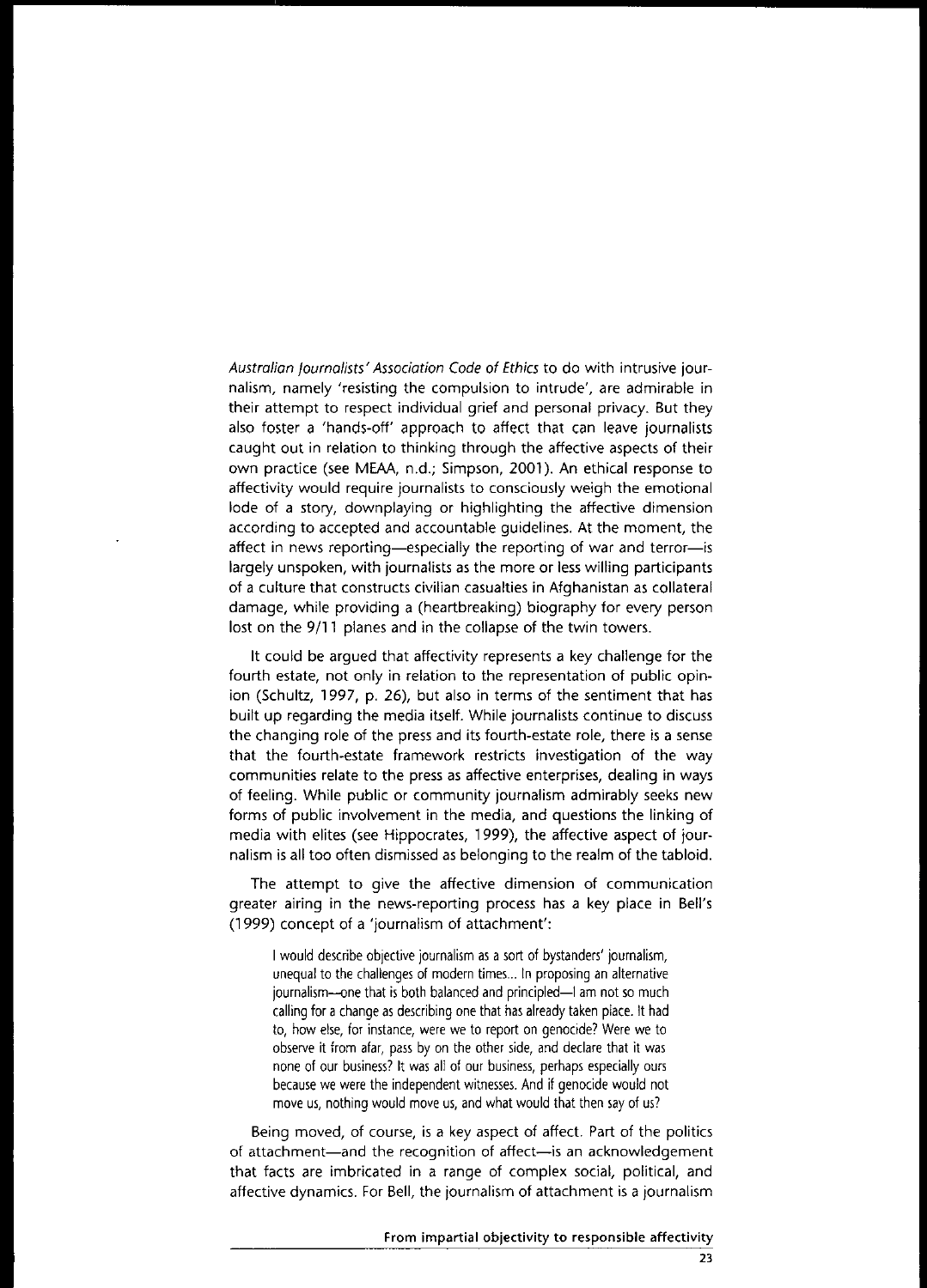that cares as well as knows. Bell put emotions at the centrepiece of the way he wanted to bring people his stories (Horrocks, 2000). In a key point, Bell argues that there is 'nothing object-like about the relationship between the reporter and the event'. Turner and Cunningham (1997, p. 7) make a related point when they suggest that 'in principle objectivity seems fair enough, as a rule of practice its pursuit is illusory. As an analytical stance objectivity actually becomes more difficult to maintain the more we know about something'.

Our interest here is in affect, and it is from this perspective we consider some criticism of the journalism of attachment from Hume (1998). He writes:

we know that it would be naïve to imagine that there is a tradition of absolute neutrality. However, the idea of objectivity was always in part at least, seen as something people aspired to, but what this new generation of reporters is saying is not only is it impossible to be an objective ·observer, it is undesirable anyway. That is asea change in journalistic attitudes, and one that has important implications for journalistic standards, because it seems to me the key shift that has taken place here as far as the self-defined job of a war correspondent is concerned, is one that moves away from analysing or reporting towards one of moralising, and it is that shift from analysing to moralising that really worries me. I think this is a dangerous strand in the 'journalism of attachment,' because what is happening is that these reporters are really acting as self-appointed 'Solomon's [sic] of the cyber age,' who turn up in a war zone anywhere in the world, decree instantaneously which are the forces of good and which are the forces of evil in that conflict. They make instant judgments about good and evil. They helicopter in, make those judgments, take their pictures, and often helicopter straight back out again. Now that, I think, is a journalistic minefield. When you start approaching a conflict from that point of view, you are really wandering into a journalistic minefield. (para. 9)

In terms of a response, we suggest, first, that affect is intrinsically tied to the conditions of journalistic practice. As such, journalists relate to affect not simply in terms of moral absolutes, but pragmatically and professionally. Affectivity arises out of the responsibility of journalists as communicators rather than as self-proclaimed judges. Second, the notion of a responsibility to affect works against the idea of parachuting into a conflict zone, passing judgement, and getting out. A responsibility to affect in this context involves exploring the deeply held convictions of the parties to a conflict, aiming to see and communicate not both, but all aspects of the story. A journalism of affect would thus seek to bring out the complexity implicit in existence: it would recognise

#### **Australian Journal of Communication. Vol 29 (3) 2002**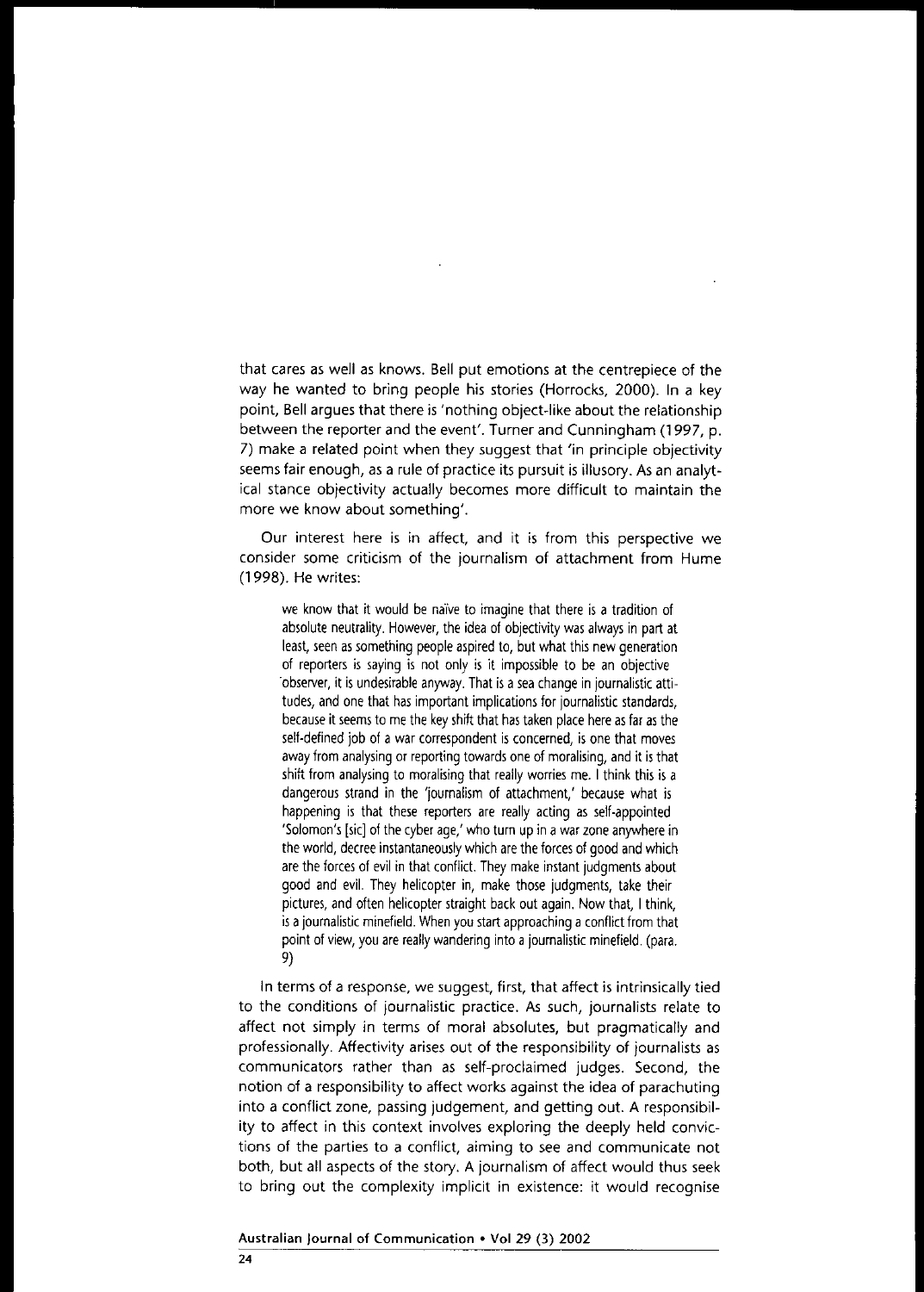celebration on the streets of Palestine as New York was rocked to its foundations, and would ask the effective and affecting questions of 'Why?' with a preparedness to listen to the answers (no matter how hard).

A responsibility to affect is not necessarily dismissive of concerns that could traditionally be grouped under the heading of 'detachment'. An affective journalism should be able to explore the implications of the continuing reporting of the 9/11 tragedy as a day that changed the world while ignoring legitimate comment on, and comparisons with, Srebrenica, Rwanda, and Bhopal-all communicated much more briefly, with less affective weight, and without an invitation to the news audience to identify with the victims' loss and suffering.

Regarding Hume's (1998) concern over the tendency towards moralisation in the journalism of attachment, we can suggest that an understanding and exploration of the notion of affect has a key role to play both in practice and in the debates upon an appropriate ethical framework for news reporting. Indeed, an orientation towards affect could usefully contribute to a re-thinking of such basic notions as 'coverage' and 'emotional involvement in a story'. Viewed from the perspective of affect, the metaphor of coverage reveals an intolerance or suppressive attitude towards issues of feeling and the affective dimensions of existence. At the same time, an affective viewpoint shows the notion of 'emotional involvement' to be limited, given that stories are by their very nature part of an affective domain. We are always, already, affectively involved.

**In** recent years, journalism has engaged with a number of competing communications practices or forms, and successfully manned the barricades against them. As a result, some journalists are keen to distance the work they do from, say, public relations practitioners, and are sceptical of sensationalism or tabloid journalism. Problematic here is the way that the affective dimension of communication is often linked to the public's basest interests, or at least to the 'more commercial' news operations (see Lumby, 2002, p. 322). Journalism seeks to exorcise these (demeaning) affective practices, and yet in doing so it risks failing to see its own involvement in the generation of public feeling. A scientific-rationalist conception of objective reporting has contributed to a marginalisation of issues of affect, evident in notions that construct reporters as behaving like a camera, a neutral recording surface (Barnes cited in Lumby, 2002, p. 322)3. Continued refusal to acknowledge the affective aspect of journalistic practice can lead to issues in the workplace. Suiter (2001) reports the reluctance of journalists suffering trauma to accept coun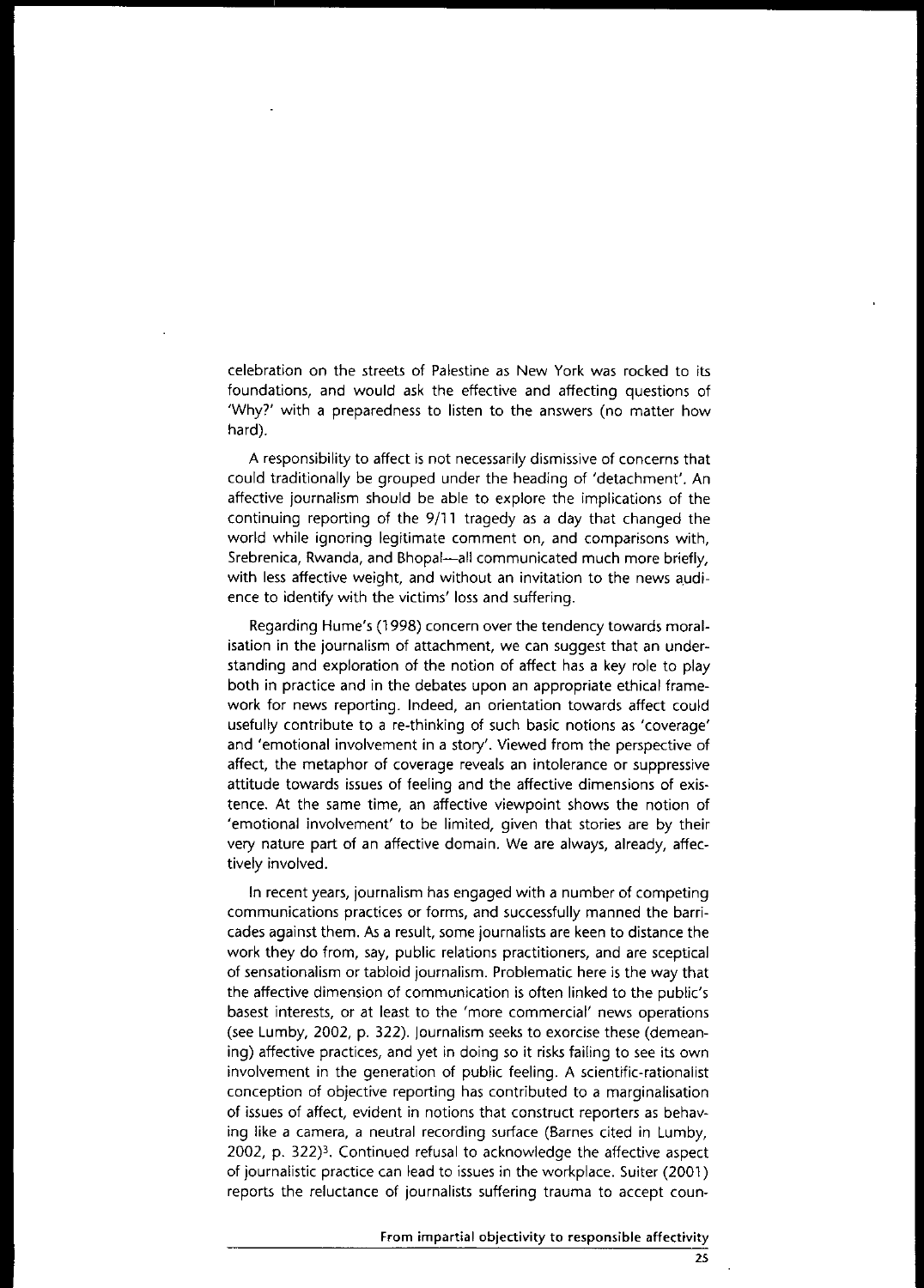selling, and also examines the emotional minefield of a workplace where an outburst can mark a journalist 'soft'. She describes how some journalists lie so as to not have to re-visit their traurna by covering a sirnilar story. Clearly, there are basic issues to do with the relationship between rationality and emotionality, and the feminisation of emotion in workplaces, which need to be examined in this context.

#### **RATIONALITY, THERAPY, ANO EMOTION**

In a personal perspective on September **11,** Aufderheide (2002) looks at the relationship between public emotion and journalism<sup>4</sup>. She notes that, following two days of re-runs of the disaster footage, by day three the story had become a therapeutic one about picking up the pieces. This phase of the developing human-interest story implied that 'empathetic participation in grief and trauma was the road to recovery' (p. 9). For Aufderheide, the fact that television is an 'emotion-soaked' medium made it particularly open to this use. 'In the US in this crisis, network newsmakers assumed a therapeutic role as grief counsellor for the nation's inner child, nurturing insecure viewers who had been stripped of their adult self assurance by the shock of the attacks' (p. 9). Sentimental patriotism became the primary public mode of address: 'the networks identified themselves with the role of valiant victim'. Aufderheide continues: 'It was a moment when the training of professional journalists to use scepticism in the service of accuracy clashed with the role of the only national mass media---the networks---to provide emotional reassurance' (p. 10).

This is arguably not the first moment of its kind. Mellencamp (1998, p. 212) notes that in the context of the assassination of President Kennedy 'the constant coverage realised television's potential for collective identification and national cohesion-television's dream that by informing us and setting a good, calm and rational example via the anchors, the populace could be united, soothed, and finally ennobled by the repetition of and patient waiting for information'. In the context of 9/11, Aufderheide (2002) is ambivalent about the 'therapeutic patriotism' that dominated coverage in the first weeks after the attack. As a model of healing, it reflected realities of emotional stress and recovery. At the same time, she argues, therapeutic patriotism can excuse forgetting, and lock America into a removed position from the process of history, and an 'anti-intellectualism that is paired with confidence in the practical and empirical<sup>'s</sup>. An analysis of the coverage of 9/11 raises many crucial questions for a journalism of affect, its role in moments of crisis, and the dangers of pandering to misplaced gestures of innocence, or ignoring context where these include the complexities of American

#### **Australian Journal of Communication. Vol 29 (3) 2002**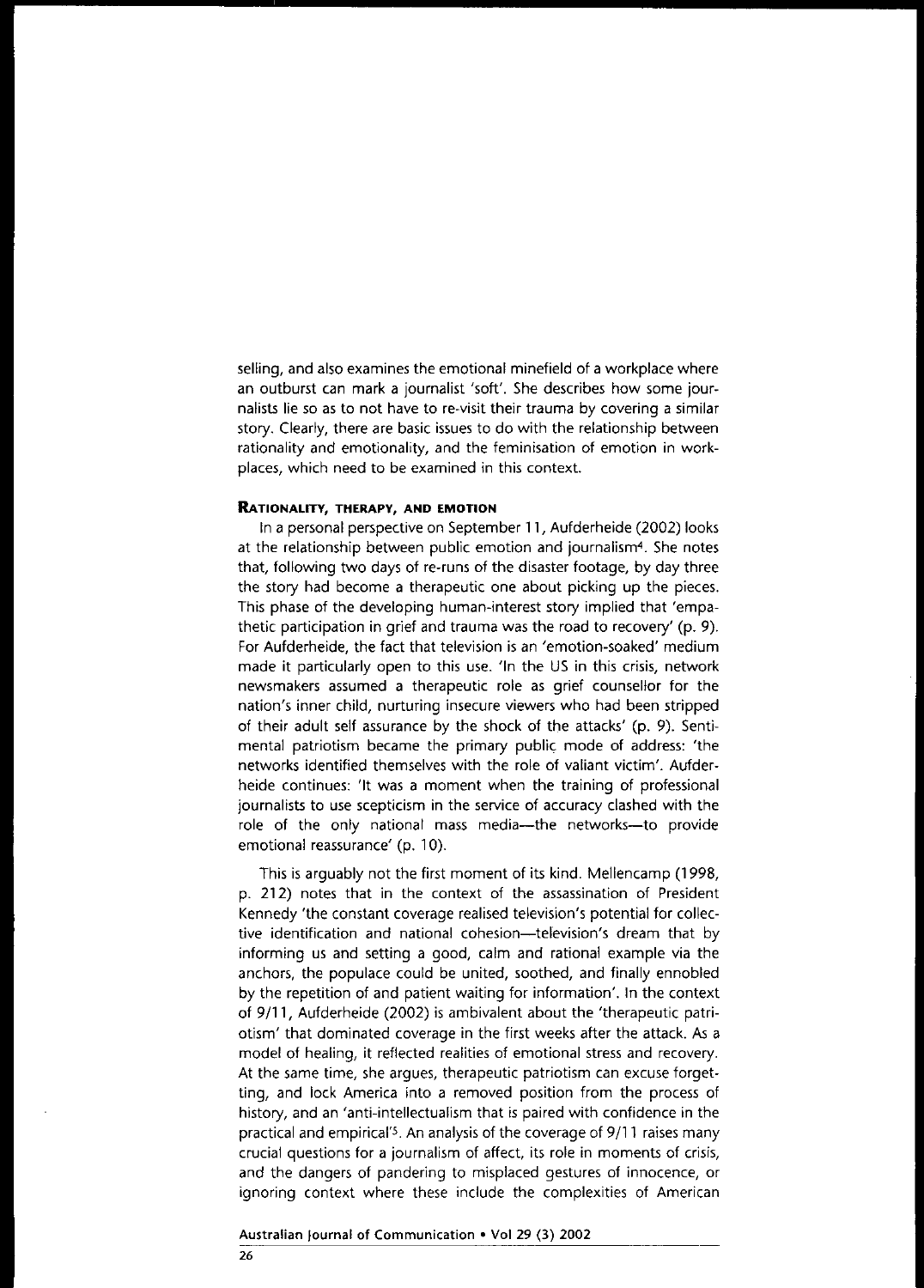foreign policy. For Aufderheide, 'the rupture of daily life with the September **11** attacks potentially offer an opportunity to consider the cost of willful ignorance and to apply both money and imagination to an enduringly patriotic cause: informing the American public' (p. **11).** In countries other than America, this patriotism itself can be unpacked (and should be unpacked) to reflect the debate in that non-American nation about the specific relevance of the 9/11 attacks on America to non-American nations. As the war on terror widens to include people increasingly distant from the supposed masterminds behind the perpetrators of 9/11, this duty becomes increasingly pressing.

While Aufderheide (2002) usefully identifies and describes therapeutic patriotism, there is a sense in which she opposes this communicative raison d'etre to champion a more rational program of public information, and also sees this as linked to a moment of crisis. We suggest that a program of informing the public need not be an antithesis of an increased attention to affectivity, but can be enhanced by a journalism of affectivity. Affectivity is an important aspect of public information (which is why it is so prone to commodification, especially in sports broadcasting and interviews with athletes at the track or the pool focusing on 'how it all feels'). Affectivity does not have to mean loss of perspective. Finding a perspective can indeed result from recognition of affective investment. Additionally, we contend that there is a need to rethink the role of television as an 'emotion-soaked medium', both to further the development of a journalism with some emotional intelligence, and also to question any emphasis on public information that leaves out issues of affect. Indeed, an analysis of affect is required if we are to update fourth-estate ideals, and make them more relevant to the new media age. Soloman (n.d.) notes that, when President Bush stated that 'This will be a monumental struggle of good versus evil', the media reactions were overwhelmingly favourable. Where there are acts that are absolutely evil—such as  $9/11$ —it is a fallacy to generalise from the act to the people who perpetrated them. Factoring in affect is one way to explore and report a world in which people are rarely unambiguously absolutely good or absolutely evil. Affectivity, we suggest, involves a continued interrogation of absolutes.

Affect is unpredictable. It can be individual and collective. It can be objective and subjective, and problematises that neat dichotomy. At times it can be falsified as incorrect, and at other times it is 'real' in the sense that it is part of a culture and resists falsification. There is also much about affectivity we have not discussed: for example, the way words and images can affect us in different ways. With the unpre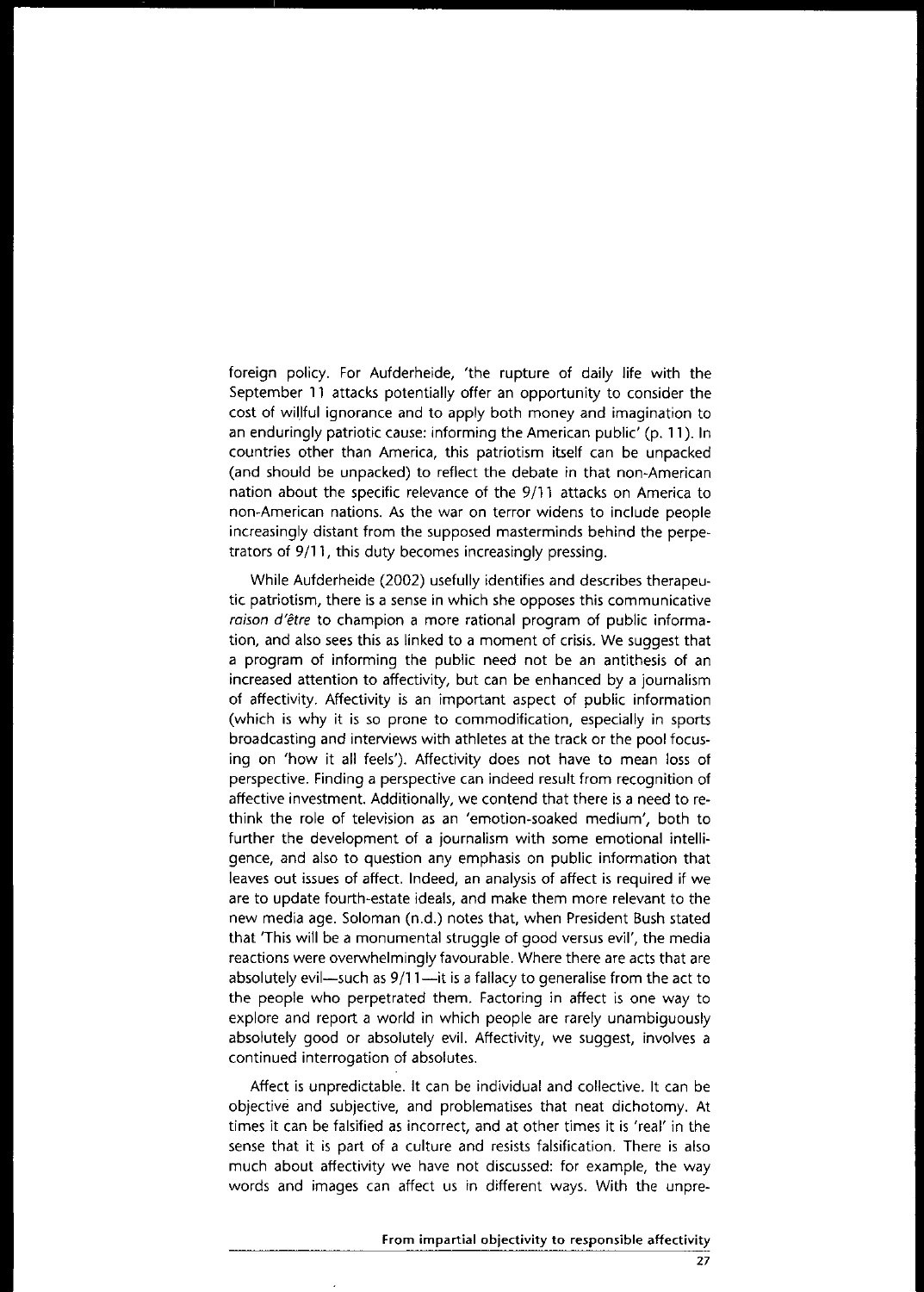dictability of affect in mind, what we are proposing is not some therapy for journalism. Indeed, we are wary of this gesture. Emotion has had bad press in most western cultures. It has been set up as the opposite to rationality, and has been caught up in a gendered structuring of what is strong and what is weak. Affect has, through these operations, been set up for therapy. It has been corralled into a certain style of behaviour. It has been individualised, and subject to an 'effects' or 'stimulus-response' paradigm of research. Beyond this paradigm, affectivity abounds throughout culture, in the way we are moved by a work of art, and experience feeling, moods, and genres. It is in this sense integral to **communication.**

What we are proposing, then, is not a (new age) program for healing, but rather a careful re-thinking through the relationships between journalists, journalism, stories, and the world, and the ethical framework within which these are put together. Our claim is that alongside the press's established responsibilities concerning democracy, the provision of information, informed debate, and accuracy, journalism should consider a responsibility to affect.

On a more immediate level, if we accept the necessity of a new perspective on affective reporting, we must also come to terms with the ways in which a responsibility to affect will change the notion of ethics implicit in journalistic codes of practice. Increasingly, these codes are models of professional behaviour designed for highly commercial media environments. They are secular codes respectful of power and of the rights of the individual, as well as respectful of the rights of others. Such ethical codes tend to value the notion that 'journalists describe society to itself', and have a responsibility to hold a mirror to cultural policy and practice. There is a sense, in the reporting of 9/11 and other wars and disasters, that society is in the process of fracturing aCross multiple affective zones---a situation that no mirror can reflect. Journalists are no longer solely involved in telling us our stories: increasingly, they are suggesting how we should feel about them. The time has come for journalists to be up-front and responsible about their role in this process.

#### **NOTES**

1. Echoing Evans's perception of 'pornography', 'The BBC's head of newsgathering, Adrian Van Klaveren, said a distinction should be made between showing distressing images of people close to death as breaking news coverage, and showing them as edited highlights packages' (Wells, 2001).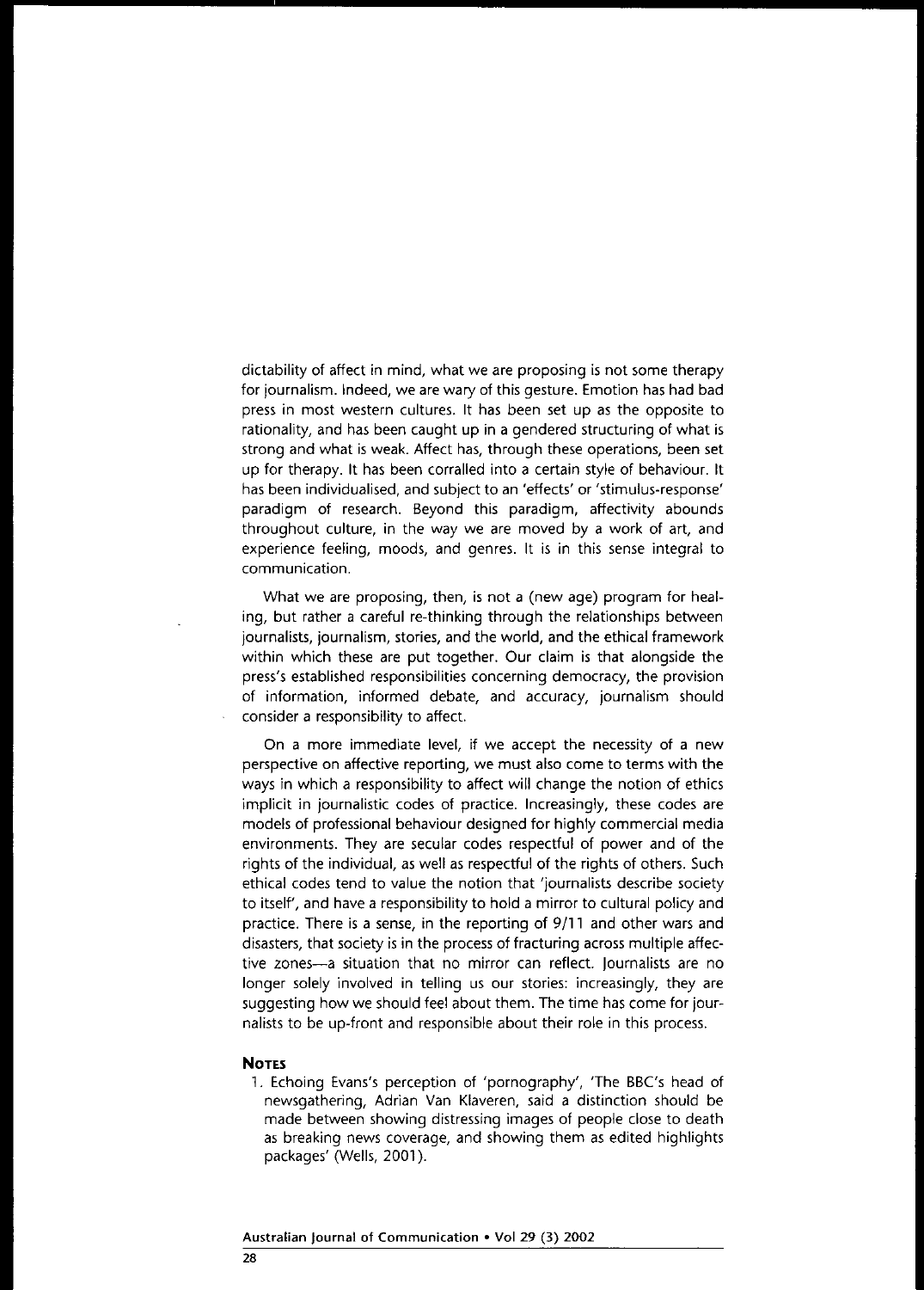- 2. One of the first innovations of the cyber-era was the invention of the emoticon: the shorthand communication of emotion (as information) via the keyboard.
- 3. Dunlevy (1998, p. 123) has discussed how notions of scientific discipline have influenced the separation of fact and value in journalistic practice.
- 4. An earlier version of Aufderheide's paper, titled 'Therapeutic Patriotism and Beyond', is available at http://tvnews3.televisionarchive. org/tvarchive/html/article\_pa1.html.
- 5. Recent initiatives such as the 'World's Biggest Hug for Peace' demonstrate that this therapeutic discourse has itself evolved, and there is evidence to suggest that this approach is not just about forgetting the horror of the event. For example: 'we at the "World's Biggest Hug for Peace" feel that the lessons of this tragedy have not yet been learned. The same problems we face every day on our streets are translating to the unresolved fear and hatred that currently divides nations' (World Peace Society, 2002).

#### **REFERENCES**

- Aufderheide, P. (2002). AII-too-reality TV: Challenges for television journalists after September 11. Journalism: Theory, Practice and Criticism, 3(1), 7-14.
- Baudrillard, J. (1985). The ecstasy of communication. In H. Foster (Ed.), Postmadern Culture (pp. 126-134). London: Pluto Classics.
- Bell, M. (1999, June). The journalism of attachment [Interview by Ben Ayers **(Contemporary Media Practice)}. @ha: Harrow campus webzine. Retrieved** August 11, 2002, from http://cci.wmin.ac.uk/aha-feb/mbell.html
- Dunlevy, M. (1998). Objectivity. In M. Breen (Ed.), Journalism: Theory and practice (pp. 119-13B). Sydney: Macleay Press.
- Hippocrates, C. (1999). Public journalism: The media's intellectual journey. *Media International Australia incorporating Culture and Policy, 90, 65-78.*
- Horrocks, P. (2000). No neutral zone: The journalism of attachment in TV current **affairs.** *The RolIs·Royce 2000 lectures: Contemporary issues in British journalism.* **Retrieved August 11, 2002, from Cardiff University, School of** Journalism, Media and Cultural Studies website: http://www.cf.ac.ukl jomec/reporters2000/horrocks.html
- Hume, M. (1998). The journalism of attachment. The 7998 Vauxhall lectures. Retrieved August 11, 2002, from Cardiff University, School of Journalism, Media and Cultural Studies website: http://www.cf.ac.uk/jomec/issues/ hume.html
- Lumby, C. (2002). The future of journalism. In S. Cunningham & G. Turner (Eds.), The media and communications in Australia (pp. 320-329). Sydney: **Alien and Unwin.**
- **Media, Entertainment and Arts Alliance. (n.d.).** *Australian Journalists' Association* code of ethics. Retrieved August 11, 2002, from http://www.alliance.org.au/hot/ethicscode.htm